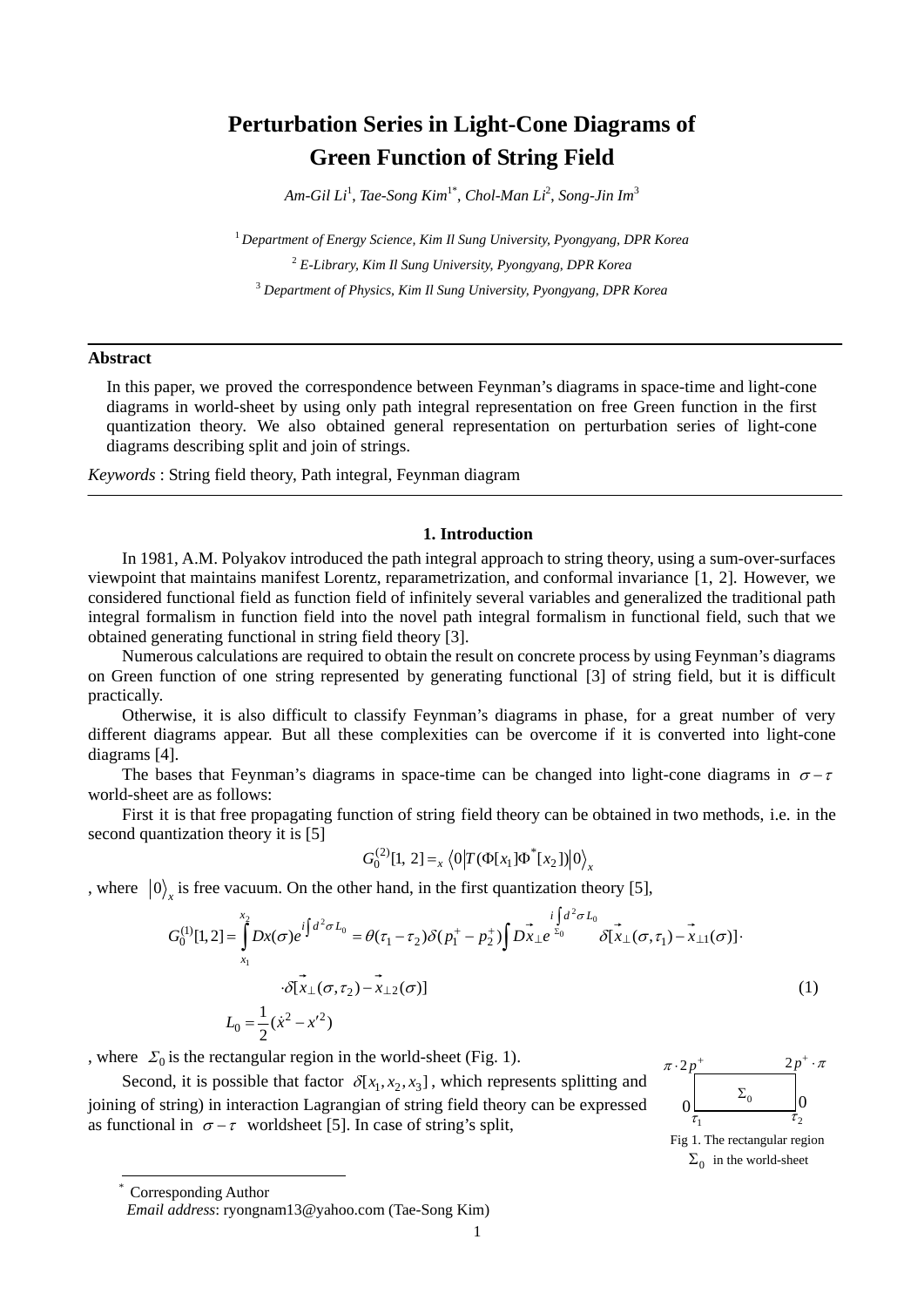$$
\delta[x_1, x_2, x_3] = \delta[\vec{x}_{\perp 3}(\sigma_3) - \vec{x}_{\perp 1}(\sigma_1)\theta_1 - \vec{x}_{\perp 2}(\sigma_2)\theta_2] =
$$
\n
$$
= \lim_{\substack{\tau_1, \tau_2 \to \tau_0 + 0 \\ \tau_3 \to \tau_0 - 0}} \theta(\tau_1 - \tau_0)\theta(\tau_2 - \tau_0)\theta(\tau_0 - \tau_3)\int D\vec{x}_{\perp}(\sigma, t)e^{\vec{z}_I} \cdot \cdot \cdot \cdot (2)
$$
\n
$$
\cdot \delta[\vec{x}_{\perp}(\sigma_1, \tau_1) - \vec{x}_{\perp 1}(\sigma_1)]\delta[\vec{x}_{\perp}(\sigma_2, \tau_2) - \vec{x}_{\perp 2}(\sigma_2)]\delta[\vec{x}_{\perp}(\sigma_3, \tau_3) - \vec{x}_{\perp 3}(\sigma_3)]
$$

and in case that two strings are joining into one, in equation (2)  $\tau_1, \tau_2 \to \tau_0 - 0$  and  $\tau_3 \to \tau_0 + 0$ , correspondingly  $\theta(\tau_0 - \tau_1)\theta(\tau_0 - \tau_2)\theta(\tau_3 - \tau_0)$  is multiplied and integral region in world sheet is turned into  $\Sigma_{1}^{*}$  (Fig 2).

Equation (2) was proved by using green function in region in reference [5].

The relations similar to equation (2) are maintained in covariant field theory of string. Our goals are first to suggest the general proof method without using the concrete form of green function obtained in light-cone gauge, and second to calculate green function by means



Fig 2. Integral Regions  $\Sigma_1$  and  $\Sigma_1^*$  in world sheet

of light-cone perturbation series with generating functional represented in light cone diagrams.

#### **2. Map of space-time diagram to light-cone diagram**

Let's consider the following equation (From now we'll express  $\vec{x}_\perp$  as  $\vec{x}$ ).

$$
\Gamma[x_1, x_2, x_3] = \int \prod_{i=1}^3 dp_i^{\prime +} D\vec{x}_i'(\sigma_i) G_0([\vec{x}_i], p_i^+, \tau_i | [\vec{x}_i'], p_i^{\prime +}, \tau_0)
$$
  

$$
\prod_{\sigma_3=0}^{2\pi p_3^+} \delta(\vec{x}_3'(\sigma_3) - \vec{x}_1'(\sigma_1)\theta_1 - \vec{x}_2'(\sigma_2)\theta_2)
$$
\n(3)

Integrating this equation with respect to  $\vec{x}'_3$  and substituting the definition (1) of  $G_0$ , we obtain the following:

$$
\Gamma[x_1, x_2, x_3] = \int D\vec{x}'(\sigma_1) D\vec{x}'_2(\sigma_2) \prod_{i=1}^3 dp_i^{+1} \delta(p_i^{+} - p_i^{+}) \prod_{j=1}^2 \theta(\tau_j - \tau_0) \theta(\tau_0 - \tau_3) \cdot \int D\vec{x}_1(\sigma_1, \tau) \exp(i \int_{\Sigma_1} d\sigma_1 d\tau L_0) \delta[\vec{x}_1(\sigma_1, \tau_1) - \vec{x}_1(\sigma_1)] \delta[\vec{x}_1(\sigma_1, \tau_0) - \vec{x}'_1(\sigma_1)] \cdot \int D\vec{x}_2(\sigma_2, \tau) \exp(i \int_{\Sigma_2} d\sigma_2 d\tau L_0) \delta[\vec{x}_2(\sigma_2, \tau_2) - \vec{x}_2(\sigma_2)] \delta[\vec{x}_2(\sigma_2, \tau_0) - \vec{x}'_2(\sigma_2)] \cdot \int D\vec{x}_3(\sigma_3, \tau) \exp(i \int_{\Sigma_3} d\sigma_3 d\tau L_0) \delta[\vec{x}_3(\sigma_3, \tau_3) - \vec{x}_3(\sigma_3)] \delta[\vec{x}_3(\sigma_3, \tau_0) - \vec{x}'_3(\sigma_3)] \cdot \delta[\vec{x}_3(\sigma_3, \tau_0) - \vec{x}'_1(\sigma_1) \theta_1 - \vec{x}'_2(\sigma_2) \theta_2]
$$
\n(4)

Then integrating with respect to  $Dx'_{1}(\sigma_{1})$  and  $Dx'_{2}(\sigma_{2})$ , we obtain:

$$
\Gamma[x_1, x_2, x_3] = \theta(\tau_1 - \tau_0)\theta(\tau_2 - \tau_0)\theta(\tau_0 - \tau_3)\int D\vec{x}_1(\sigma_1, \tau) \exp(i\int_{\Sigma_1} d\sigma_1 d\tau L_0) \cdot
$$
  
\n
$$
\int D\vec{x}_2(\sigma_2, \tau) \exp(i\int_{\Sigma_2} d\sigma_2 d\tau L_0) \int D\vec{x}_3(\sigma_3, \tau) \exp(i\int_{\Sigma_3} d\sigma_3 d\tau L_0) \cdot
$$
  
\n
$$
\delta[\vec{x}_1(\sigma_1, \tau_1) - \vec{x}_1(\sigma_1)] \delta[\vec{x}_2(\sigma_2, \tau_2) - \vec{x}_2(\sigma_2)].
$$
  
\n
$$
\delta[\vec{x}_3(\sigma_3, \tau_0) - \vec{x}_1(\sigma_1, \tau_0)\theta_1 - \vec{x}_2(\sigma_2, \tau_0)\theta_2]
$$
\n(5)

Now, let's pay attention to the following relation.

$$
D\vec{x}_j(\sigma_j, \tau) = \prod_{\tau \in [\tau_j, \tau_0]} \prod_{j=0}^{2\pi p_j^+} d\vec{x}_j(\sigma_j, \tau), \ \ j = 1, 2
$$
 (6)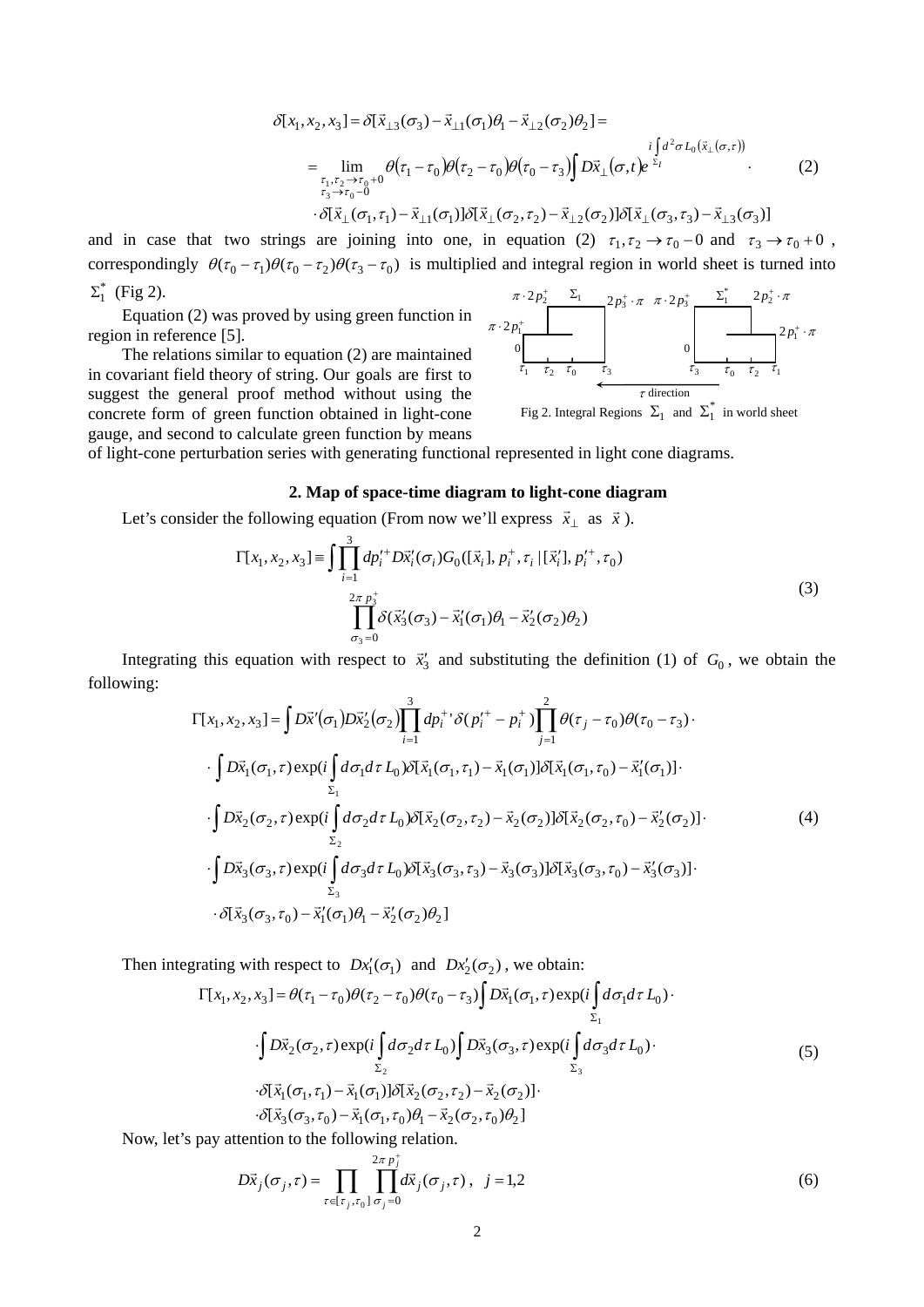$$
D\vec{x}_{3}(\sigma_{3},\tau) = \prod_{\tau \in [\tau_{0},\tau_{3}]} \prod_{\sigma_{3}=0}^{2\pi p_{3}^{+}} d\vec{x}_{3}(\sigma_{3},\tau) = \prod_{\tau \in (\tau_{0},\tau_{3}]} \prod_{\sigma_{3}=0}^{2\pi p_{3}^{+}} d\vec{x}_{3}(\sigma_{3},\tau) \prod_{\sigma_{3}=0}^{2\pi p_{3}^{+}} d\vec{x}_{3}(\sigma_{3},\tau_{0})
$$
(7)

If equation (5) is integrated with respect to

∏3  $\dot{\mathcal{F}}_3(\sigma_3, \tau_0)$ σ  $d\vec{x}_3(\sigma_3, \tau_0)$  considering equation (7),  $\delta$ -function

in equation (5) is removed.

Considering this fact, integral measure remaining in equation  $(7)$  is as follows:

$$
\prod_{j=1}^{2} D\vec{x}_j(\sigma_j, \tau) D\vec{x}_3(\sigma_3, \tau) = \prod_{\sigma, \tau \in \Sigma_I} d\vec{x}(\sigma, \tau) \qquad (8)
$$

On one hand, the result integrating equation (5) as above is as follows:

$$
\exp\{i(\int_{\Sigma_1} + \int_{\Sigma_2} + \int_{\Sigma_3})\} = \exp(i\int_{\Sigma_1})
$$
 (9)

Fig. 3. Integral Regions in World-sheet  $(\Sigma_1, \Sigma_2, \Sigma_3, \Sigma_I)$ 

 $\tau_2$   $\tau_0$ 

Σ*I*

0

 $\tau_1$   $\tau_2$   $\tau_0$   $\tau_3$ 

0 0

 $\pi \cdot 2 p_1^+$ 

0

 $\tau_1$   $\tau_0$   $\pi \cdot 2p_2^+$ 

 $\pi \cdot 2p$ 

 $\Sigma_1$ 

, where  $\Sigma_1$ ,  $\Sigma_2$ ,  $\Sigma_3$ ,  $\Sigma_i$  are shown in Fig 3. Therefore,

$$
\Gamma[x_1, x_2, x_3] = \theta(\tau_1 - \tau_0)\theta(\tau_2 - \tau_0)\theta(\tau_0 - \tau_3)\int_{\Sigma_I} D\vec{x}(\sigma, \tau) \exp(i\int_{\Sigma_I} d^2 \sigma L_0)
$$
\n
$$
\partial[\vec{x}(\sigma_1, \tau_1) - \vec{x}_1(\sigma_1)]\partial[\vec{x}(\sigma_2, \tau_2) - \vec{x}_2(\sigma_2)]\partial[\vec{x}'(\sigma_3, \tau_3) - \vec{x}_3(\sigma_3)]
$$
\n(10)

On the other hand in equation (3) considering the property of Green function

$$
G_0(\tau, p_i^+, [\vec{x}_i], \tau', p_i^+, [\vec{x}_i']) \Big|_{\tau \to \tau'} = \delta(p_i^+ - p_i^+) \delta[\vec{x}_i - \vec{x}_i'] \tag{11}
$$

, and if  $\tau_1 \to \tau_0 + 0$ ,  $\tau_2 \to \tau_0 + 0$  and  $\tau_3 \to \tau_0 - 0$ , the result is as follows.

 $2p_3^{\dagger} \cdot \pi$ 

 $\tau_0$   $\tau_3$ 

 $\pi \cdot 2 p_2^+$   $2 p_3^+ \cdot \pi$ 

 $\Sigma_2$   $\Sigma_3$ 

$$
\lim_{\tau_1 \to \tau_0 + 0, \tau_2 \to \tau_0 + 0} \Gamma(x_1, x_2, x_3) = \int \prod_{i=1}^3 dp_i^{+1} \delta(p_i^{+1} - p_i^{+}) \delta[\vec{x}_i' - \vec{x}_i] \delta[\vec{x}_3' - \vec{x}_1'\theta_1 - \vec{x}_2'\theta_2]
$$
\n
$$
= \delta[\vec{x}_3(\sigma_3) - \vec{x}_1(\sigma_1)\theta_1 - \vec{x}_2(\sigma_2)\theta_2] =
$$
\n
$$
= \prod_{\sigma_3=0}^{2\pi p_3^{+}} \delta(\vec{x}_3(\sigma_3) - \vec{x}_1(\sigma_1)\theta_1 - \vec{x}_2(\sigma_2)\theta_2)
$$
\n(12)

From equation (10) and equation (12), finally equation (2) is obtained. As shown above, it can be known that the explicit form of Green function was never used and only its definition and properties (11) were used.

So we come to the conclusion that this relation does not belong to only light-cone gauge. This fact is important.

Now, the expression of generating functional [1] producing Feynman's diagrams in space-time can be changed into the generating functional producing light-cone diagram in  $\sigma - \tau$  world-sheet.

To do so, we'll put equation (1) of  $G_0$  and equation (2) instead of  $\delta[x_1, x_2, x_3]$  in  $Z_0[J_0, J^*]$ .

First, changing  $Z_0[J_0, J^*]$ ,

$$
Z_0[J, J^*] = N_0 \exp\{i \int d\tau_1 d\tau_2 \int_0^{\infty} dp_1^+ dp_2^+ \int D\bar{x}_\perp(\sigma) D\bar{y}_\perp(\sigma) J_{p_1^+}(\tau, [\bar{x}_\perp(\sigma)]) \cdot
$$
  
\n
$$
\theta(\tau_1 - \tau_2) \delta(p_1^+ - p_2^+) \int D\bar{x}_\perp(\sigma, \tau) \exp\{i \int_{\Sigma_0} d^2 \sigma L_0 \} \delta[\bar{x}_\perp(\sigma, \tau_1) - \bar{x}(\sigma)] \cdot
$$
  
\n
$$
\delta[\bar{x}_\perp(\sigma, \tau_1) - \bar{y}_\perp(\sigma)] J_{p_2^*}(\tau_2, [\bar{y}_\perp(\sigma)]) \} =
$$
  
\n
$$
= N_0 \exp\{i \int d\tau_1 d\tau_2 \theta(\tau_1 - \tau_2) \int_0^{\infty} dp^+ \int D\bar{x}_\perp(\sigma, \tau) \exp\{i \int_{\Sigma_0} d^2 \sigma L_0 \} \cdot
$$
  
\n
$$
J_{p^+}^*(\tau_1, [\bar{x}_\perp(\sigma, \tau_1)]) J_{p^+}(\tau_2, [\bar{x}_\perp(\sigma, \tau_1)]) \}
$$
\n(13)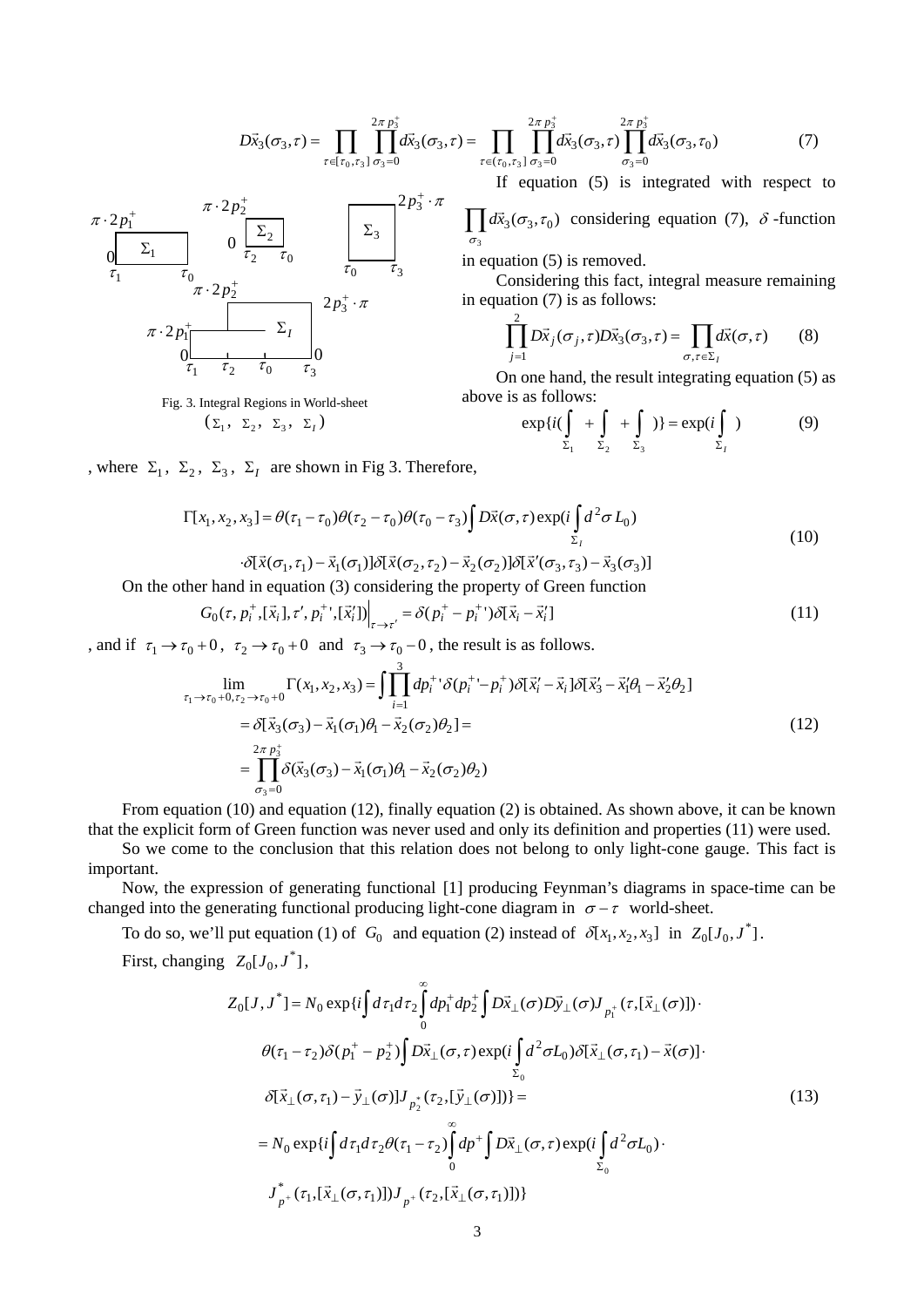Second, changing  $Z[J_0, J^*]$ ,

$$
Z[J, J^*] = \exp\left\{i\int d\tau_0 \frac{g}{2} \int \prod_{i=1}^3 \frac{dp_i^+}{\sqrt{2p_i^+}} \int D\vec{x}_{\perp i}(\sigma_i) \delta(p_3^+ - p_1^+ - p_2^+)\right\}
$$
  
\n
$$
\lim_{\substack{\tau_1, \tau_2 \to \tau_0 + 0 \\ \tau_3 \to \tau_0 - 0}} \theta(\tau_1 - \tau_0) \theta(\tau_2 - \tau_0) \theta(\tau_0 - \tau_3) \int D\vec{x}_{\perp}(\sigma, \tau) \exp(i\int d^2 \sigma L_0) \cdot \sum_{\tau_3 \to \tau_0 - 0}^{\tau_1, \tau_2 \to \tau_0 + 0} \theta(\vec{x}_1 - \tau_0) \partial[\vec{x}_{\perp}(\sigma_2, \tau_2) - \vec{x}_{\perp 2}(\sigma_2)] \delta[\vec{x}_{\perp}(\sigma_3, \tau_3) - \vec{x}_{\perp 3}(\sigma_3)]
$$
  
\n
$$
\left(\frac{\delta}{i\delta J_{p_1^+}(\tau_1, [\vec{x}_{\perp 1}])} \frac{\delta}{i\delta J_{p_2^+}(\tau_2, [\vec{x}_{\perp 2}])} \frac{\delta}{i\delta J_{p_3^+}(\tau_3, [\vec{x}_{\perp 3}])} + hc \right\} Z_0[J, J^*] =
$$
  
\n
$$
= \exp\left\{i\int d\tau_0 \int \prod_{i=1}^3 \frac{dp_i^+}{\sqrt{2p_i^+}} \delta(p_3^+ - p_1^+ - p_2^+) \prod_{\tau_1, \tau_2, \tau_3 \to \tau_0}^{\tau_1} \int D\vec{x}_{\perp}(\sigma, \tau) [\exp(i\int d^2 \sigma L_0) \cdot \frac{\delta}{i\delta J_{p_1^+}[\vec{x}_{\perp}(\sigma_1, \tau_1)]} \frac{\delta}{i\delta J_{p_2^+}[\vec{x}_{\perp}(\sigma_2, \tau_2)])} \frac{\delta}{i\delta J_{p_3^+}[\vec{x}_{\perp}(\sigma_3, \tau_3)]} + \exp(i\int d^2 \sigma L_0) \cdot \frac{i\delta}{\delta J_{p_1^+}[\vec{x}_{\perp}(\sigma_1, \tau_1)]} \
$$

Equation (14) considering equation (13) is the generating functional of string field we try to obtain. This generating functional produces the light-cone diagrams in world-sheet.

# **3. Green function of string field**

Let's consider the problem calculating Green function by generating functional (14) obtained above. Here we'll find out what kind of series the generating functional (14) produces.

In order to make it simple we'll consider the propagating function of only one string.

$$
G^{(1)}[\vec{x}_a(\sigma_a, \tau_a)|\vec{x}_b(\sigma_b, \tau_b)] = \frac{\delta}{i\delta J_{p_a^+}[\vec{x}(\sigma_a, \tau_a)])} \frac{\delta}{i\delta J_{p_b^+}^*[\vec{x}(\sigma_b, \tau_b)]} Z[J, J^*]_{J=J^*=0}
$$
(15)

The term with the lowest order in perturbation expansion of equation (15) gives the propagating function and the second-order term does the one-loop diagram. The result is as follows:

$$
G^{(2)}[\vec{x}_a(\sigma_a, \tau_a), p_a^+ \, | \vec{x}_b(\sigma_b, \tau_b), p_b^+] = g^{2} \frac{\delta(p_a^+ - p_b^+)}{16p_a^+} \int_{\tau_b}^{\tau_a} d\tau' \int_{\tau_b}^{\tau'} d\tau \int_{0}^{\tau'} \frac{dp_1^+}{p_a^+ - p_1^+}.
$$
\n
$$
\int D\vec{x}(\sigma, \tau) \exp(i \int_{\Sigma^{(2)}} d^2 \sigma L_0) \delta[\vec{x}(\sigma, \tau_a) - \vec{x}_a(\sigma_a)] \delta[\vec{x}(\sigma, \tau_b) - \vec{x}_b(\sigma_b)]
$$
\n(16)

, where  $\Sigma^{(2)}$  is the wedge region (in  $\sigma - \tau$  world-sheet) as Fig 4. If obtaining the higher order terms like this, the shape of the terms is kept in the main (the multiplicity of the integral with respect of  $\tau$  and  $p^+$ becomes 2n about the  $n$ -th order term) and the wedge shape where functional integral in world-sheet is performed is just changed. Expressing the Green function (of one string) in schematic form, it is:

$$
G^{(1)}([\vec{x}_a], \tau_a, p_a^+ | [\vec{x}_b], \tau_b, p_b^+) = \delta(p_a^+ - p_b^+) \sum_{2n = 0, 2, 4, ...} (\frac{g}{2})^{2n}
$$
  

$$
\int_{\tau_b}^{\tau_a} d\tau'_1 \int_{\tau_b}^{\tau'_1} d\tau_1 \cdots \int_{\tau_b}^{\tau_a} d\tau'_n \int_{\tau_b}^{\tau'_n} d\tau_n \prod_{i=1}^n \int_0^{\rho_a^+} dp_i^+ M(p_1^+, ..., p_n^+) \int D\vec{x}(\sigma, \tau) \qquad (17)
$$
  

$$
\exp(i \int_{\{\Sigma^{(n)}\}}^{\tau_a^0} d^2 \sigma L_0) \delta[\vec{x}(\sigma, \tau_a) - \vec{x}_a(\sigma)] \delta[\vec{x}(\sigma, \tau_b) - \vec{x}_b(\sigma)]
$$



Fig. 4. Wedge Region  $\Sigma^{(2)}$